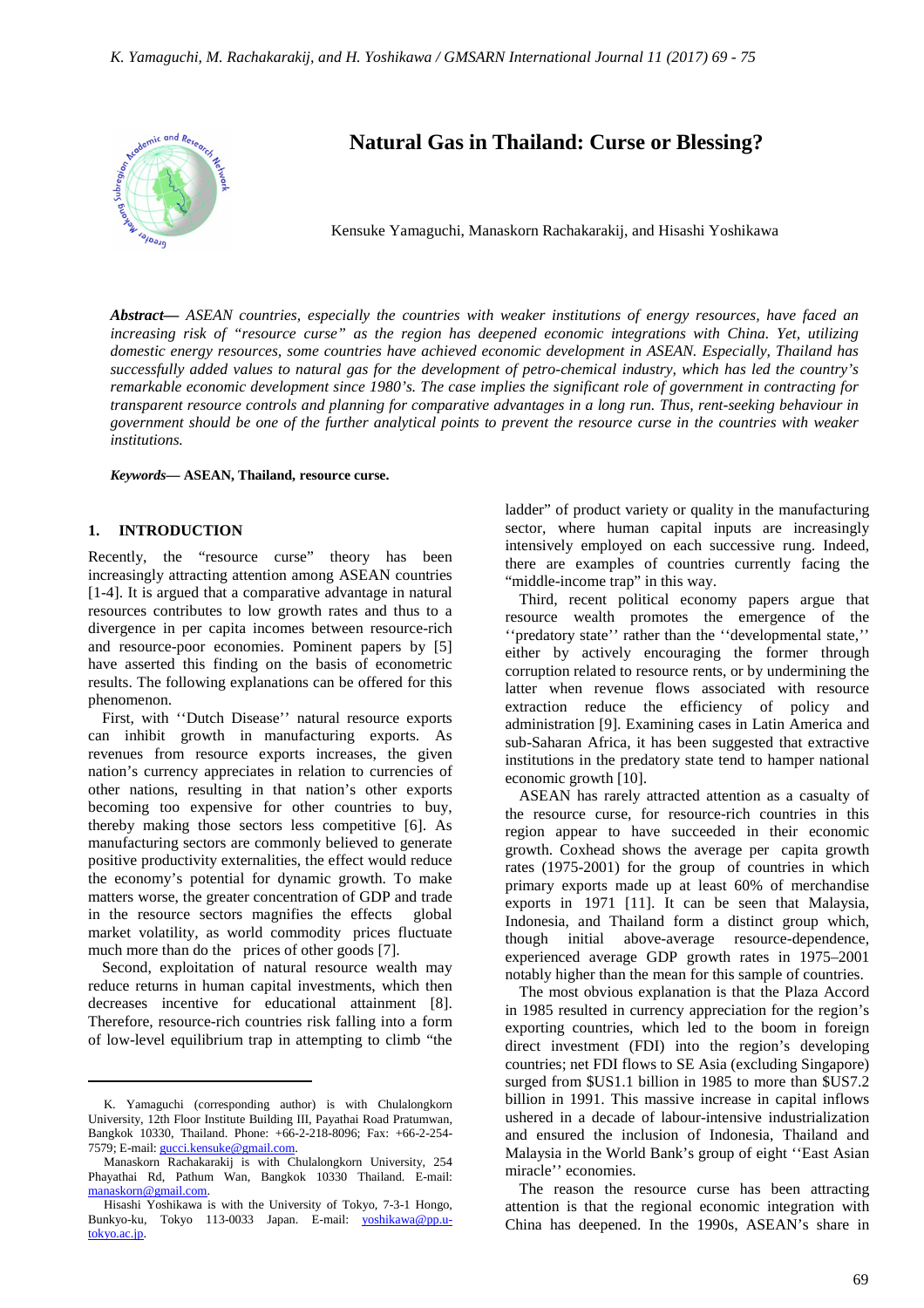China's total imports increased from 6% to 9%, which is much bigger than total exports [2][3]. Accordingly, recent analyses have indicated that China's increasing size and involvement in regional trade will cause SE Asia's resource-abundant economies to become less specialized in labour-intensive manufacturing, and more specialized in resource-based exports [1-4].

Furthermore, it has been said that the less developed countries with weaker institutions—Cambodia, Laos, Myanmar, and Vietnam—will possibly become trapped in the resource curse when they extract natural resources for potential economic development [11]. This paper aims to draw recommendations for institutional settings escaping from the curse, based on a successful case in this region. The second section will provide various diagnoses of the resource curse in Indonesia, Malaysia, and Thailand from broader perspectives other than economics. The third section highlights natural gas utilization in Thailand. Lastly, Section 4 concludes with recommendations for institutional settings.

# **2. RESOURCES CURSE IN INDONESIA, MALAYSIA, AND THAILAND**

#### *Overview of Energy Resources Development*

Indonesia produced 852 thousand barrels per day (BPD) of crude oil in 2014, ranking 23rd in the world and 1st in ASEAN. The country has been producing crude oil since 1952, and in 1962 enrolled as a member in OPEC. Yet, after 1991, both the decreasing production and the increasing demand in the country have resulted in an increase in oil imports. Despite Indonesia still exporting approximately 500 thousand BPD, it has become an oilimporting country, even withdrawing from OPEC in 2009. Regarding natural gas, the annual production in 2014 was 7.1 billion cubic feet per day (BCFPD), which ranks as the 10th largest amount in the world and the largest in ASEAN. Throughout the 1980's and 1990's, liquefied natural gas (LNG) exports, especially to Japan, led the production. With the decreasing oil production, since 2005, gas utilization has been shifting from export to the domestic market; current domestic consumption now accounts for approximately 50% of the production.

Malaysia's crude oil production in 2014 was 666 thousand BPD, making it the 12th largest in the world and second-largest oil producer in South East Asian, just behind Indonesia. The production has increased since the 1970's, reaching its peak at 776 thousand BPD in 2004. As domestic demand rose, its export also became restricted, until eventually Malaysia became an oilimporting country in 2014. The country produced 6,4 BCFPD of natural gas in 2012, placing it 12th in the world and 2nd behind Indonesia in ASEAN. Production started in the 1970's, surging with LNG exports in the 1980's, for which domestic consumption has been restricted since the mid-2000's, resulting in the amount of LNG exports being second behind Qatar since 2007.

Thailand is the 32nd largest oil producing country in the world and 4th largest in ASEAN behind Indonesia, Malaysia, and Vietnam. Offshore production started commercially in the 1980's, but did not result in sufficient production to meet domestic consumption needs, forcing the country to import substantial amounts with increasing domestic consumption. Natural gas, on the other hand, is produced in substantial amounts, at 4.1 BCFPD, which is 19th largest in the world and 3rd largest in ASEAN, behind Indonesia and Malaysia. The country started production in 1981, targeting the domestic market and avoiding exporting. With an increase in domestic demand, however, the country began importing from Myanmar through the gas-pipeline in 1998 and even importing LNG from Qatar in 2011.



**Fig. 1. Production and Export of Crude Oil in Indonesia, Malaysia, and Thailand.**  Source: U.S, Energy Information Administration; BP.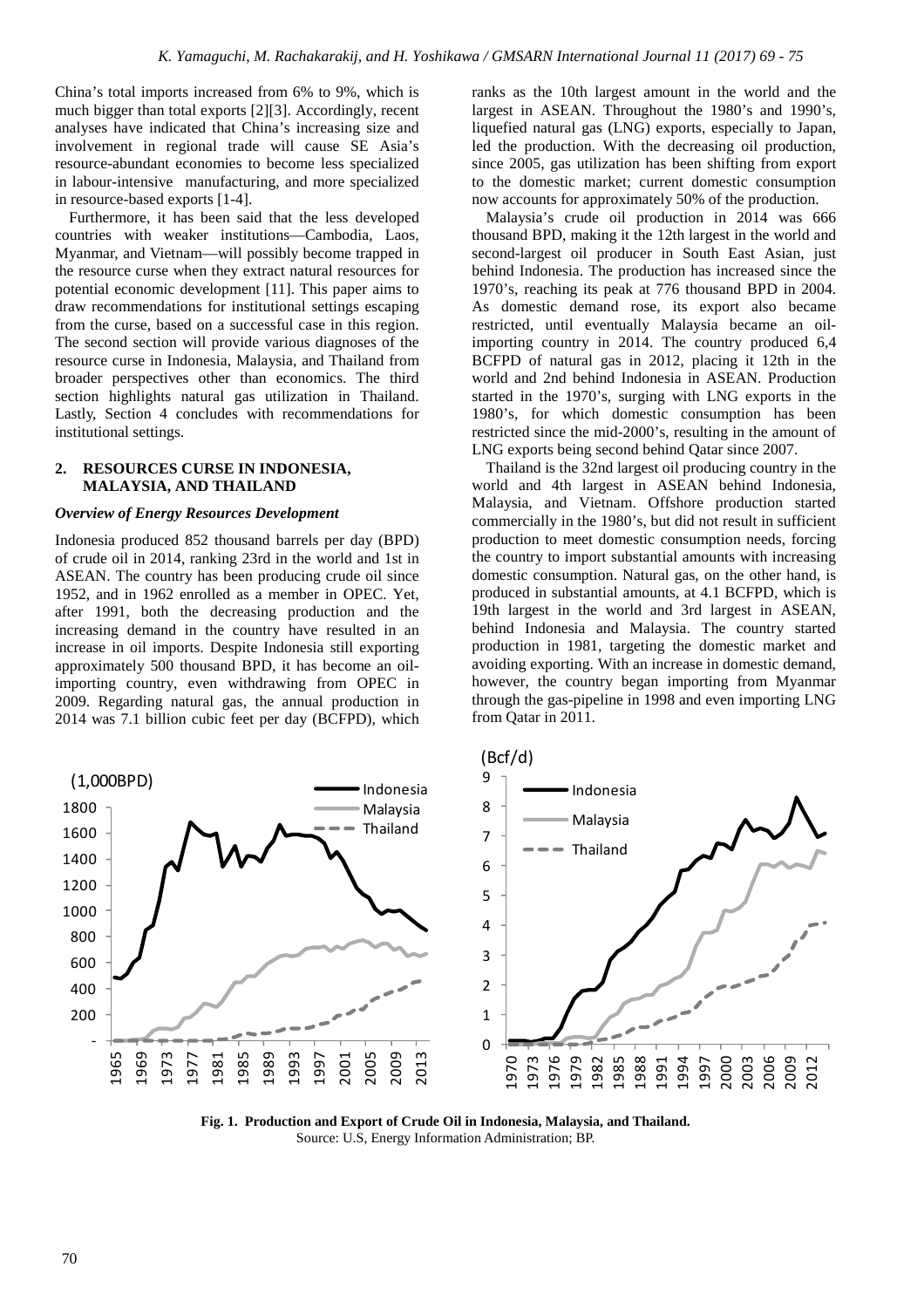

**Fig. 2. Production and Export of Natural Gas in Indonesia, Malaysia, and Thailand.**  Source: U.S, Energy Information Administration; BP.

### *Diagnosis of Resource Curse*

After finding substantial amounts of energy resources, three ASEAN countries have commercialized their resource development since the 1980's. Referring to [12], these countries have been diagnosed with the resource curse using a political, social, and economic perspective. First, an economics assessment includes "GNP/GNI per capita", "% of population living on less than \$2 a day", "Average annual rate of inflation" and other proper metrics. In the case of countries suffering from resource curse, the former two metrics would be lowered while the last metric would be increased due to Dutch Disease. Second, to measure the social aspect, metrics such as "Adult Literacy Rate", "Infant Mortality", and "Prevalence of Undernourishment" are used. All of these metric would be low in the provision of public goods being insufficient due to resource curse.

Third, regarding the political aspect, "Transparency International Rating" is an appropriate metric, which assesses the amount of corruption in a country.

The diagnoses for the three study countries are summarized in Table 1. First, regarding the economic aspect, most of the applied metrics show a recent improvement in performance for each country. Only GNP/GNI per capita decreased between 1997 and 2007, as there was the Asian financial crisis in 1997. Despite this depressed economic environment, the macroeconomy steadily grew. This validates the argument that these countries have not been trapped in a resource curse [11]. Moreover, most of the social and political metric values showed recent improvement. Not only from the economic perspective but also regarding non-economic aspects, thereby showing an absence of evidence of a resource curse in these countries.

|  |  |  | Table 1. Resource Curse Indicators for Indonesia, Malaysia, and Thailand, 1987-2007. |  |  |  |  |  |  |  |  |
|--|--|--|--------------------------------------------------------------------------------------|--|--|--|--|--|--|--|--|
|--|--|--|--------------------------------------------------------------------------------------|--|--|--|--|--|--|--|--|

|                                                  |       | Indonesia |         | Malaysia            |         |         | Thailand |         |         |
|--------------------------------------------------|-------|-----------|---------|---------------------|---------|---------|----------|---------|---------|
| Economic Aspect                                  |       |           |         |                     |         |         |          |         |         |
| Year                                             | 1987  | 1997      | 2007    | 1987                | 1997    | 2007    | 1987     | 1997    | 2007    |
| GNP/GNI per capita                               | \$762 | \$1,429   | \$1,349 | \$3,359             | \$6,025 | \$5,237 | \$1,732  | \$3,605 | \$2,866 |
| % of population living<br>on less than \$2 a day | n.a.  | 59%       | 52%     | n.a.                | 27%     | 9%      | n.a.     | 24%     | 25%     |
| Average annual rate of<br>inflation              | 8.5%  | 11%       | 13%     | 1.3%                | 2.7%    | 2.3%    | 3.1%     | 4%      | 2.3%    |
|                                                  |       |           |         | Non-Economic Aspect |         |         |          |         |         |
| Year                                             | 1987  | 1997      | 2007    | 1987                | 1997    | 2007    | 1987     | 1997    | 2007    |
| Infant mortality<br>(/ thousand live birth)      | 109   | 66        | 31      | 31                  | 17      | 11      | 42       | 20      | 7       |
| Undernourishment rate<br>(% population)          | n.a.  | 9%        | 6%      | n.a.                | 3%      | 3%      | n.a.     | 30%     | 22%     |
| <b>Transparency Rate</b>                         | n.a.  | 80/85     | 126/180 | n.a.                | 29/85   | 47/180  | n.a.     | 61/85   | 80/180  |

Source: World Bank; Transparency International.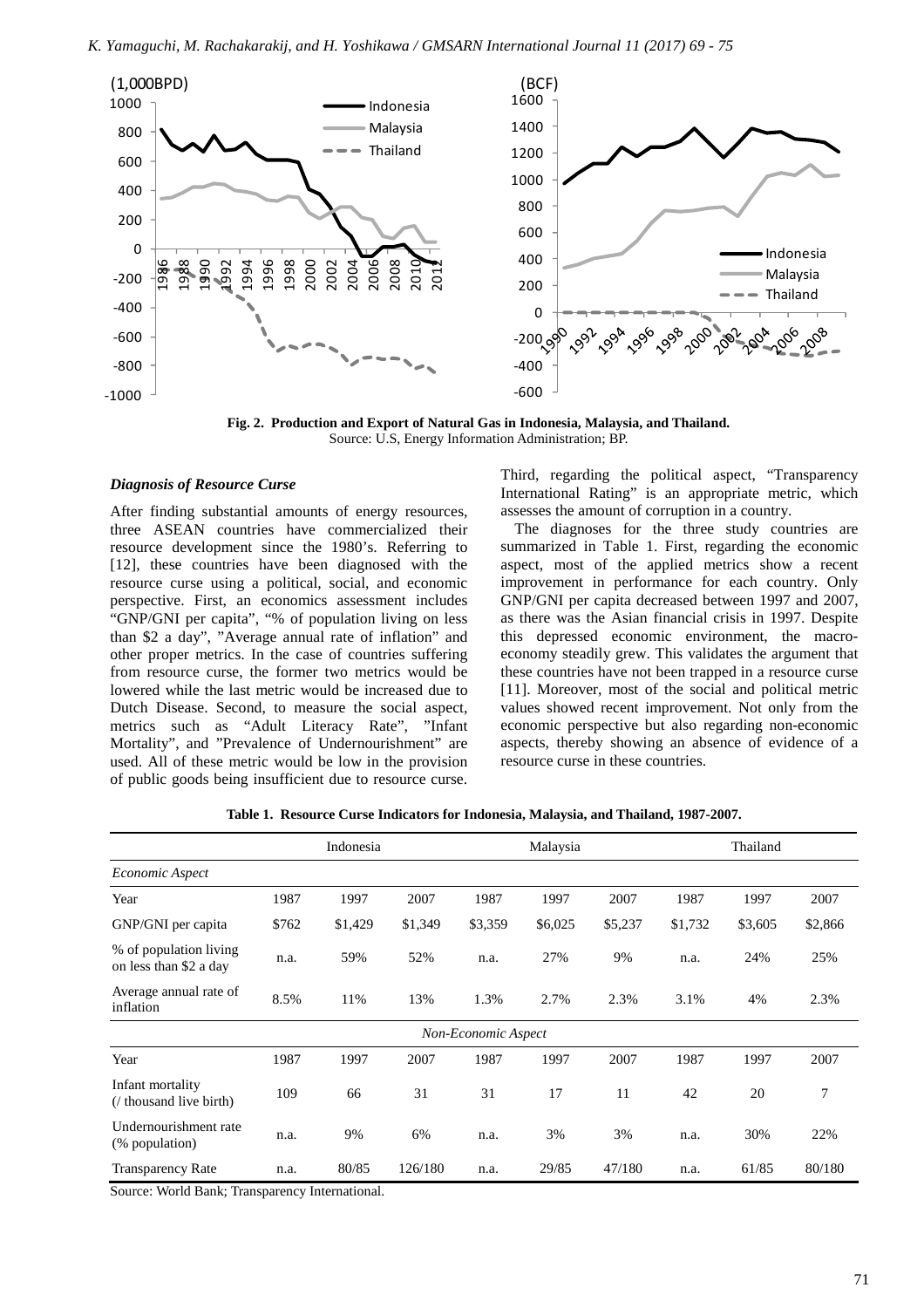

**Fig. 3. Comparing the 3 study countries to OPEC countries in terms of export, GDP, and revenues.**  Source: The World Bank; International Monetary Fund.

As for escaping from the resource curse, it is important to note that the macro-economy does not heavily depend on the windfall revenue from resources [13]. Indeed, the three study countries have achieved an independent macro-economic system compared to other OPEC countries faced with severe consequences due to the resource curse. First, oil and gas exports for the three study countries are around half that of OPEC countries: The three countries are less than 30% while OPEC countries are more than 60%. Second, oil and gas contribute much less to the three countries' GDPs than these resources do in OPEC countries. These energy resources in the three study countries contribute less than 10% to the GDP while OPEC countries rely heavily on oil rent. Third, the percentage of government revenue attributable to oil and gas in the three countries are around a third of that in OPEC countries.

Among the three countries, especially Thailand, the economy is independent from gas and oil. With a sound economic structure, the future possibility of the resource curse is low. Since the beginning of production, Thailand has never exported its energy resources. If the country had enjoyed the windfall revenue from resource export, the FDI inflow after the Plaza Accord would have benefited the other manufacturing sectors in this country less according to the orthodox resource curse theory. Indeed, the inflow benefitted this country better than Indonesia and Malaysia, which, to some extent, exported their energy resources to the international market. The domestic utilization of natural gas in Thailand will be reviewed in the next section.

## **3. ADDING VALUE ON NATURAL GAS IN THAILAND**

#### *Utilization of Natural Gas*

Against the backdrop of oil shocks, resource development corporations began drilling for prospective oil in the Gulf of Thailand at the beginning of the 1970's. Ensuing that, in 1973, Unocal Corporation found offshore natural gas, followed by a number of drilling explorations carried out by international corporations such as Conoco, Texas Pacific, and MOECO. After other findings of natural gas reserves in the Gulf, the government decided to borrow \$US50 billion from the World Bank for the construction of the natural gas pipeline. In 1978, Port Authority of Thailand signed the gas purchasing agreement with Unocal for 250 MMCFD. After the completion of the pipeline in 1981, commercial production started in 1982. While the country did start to import gas from Myanmar in 2000 and LNG from Qatar in 2011, Thailand's self-sufficiency remains around 80%.

The graph shows the utilization of domestic natural gas. Initially, all offshore natural gas was used for generation by EGAT with a take-or-pay contract ("Electricity"). In 1984, the Gas Separation Plant (GSP) started operating in the production of LPG, as well as Ethane and Propane. After 1986, gas was also starting to be used for industrial boilers and burners ("Industry") while alternative fuel had recently been produced ("Transportation"). Over the past 30 years, the utilization of domestic natural gas has been diversified from being generation-oriented to a multitude of purposes, especially GSP. For example, in 2007, GSP consumed around onefourth of the domestic natural gas.

#### *Development of Petro-chemical Industry*

In Thailand, there are mainly three upstream sources for the petrochemical industry, which are Ethane and Propane separated from natural gas and Naphtha refined from crude oil and condensate. In the upstream, both Olefins and Aromatics are produced as a source for the downstream. Regarding Olefins, Ethylene is made from Ethane and Naphtha, while Propylene is made from Propane and Naphtha. As for Aromatics, mainly Benzene and Paraxylene are made from Naphtha. Through the intermediate process, the downstream produces commodities such as Polyethylene (PE), Polyvinyl Chloride (PVC), Polypropylene (PP), and Polystyrene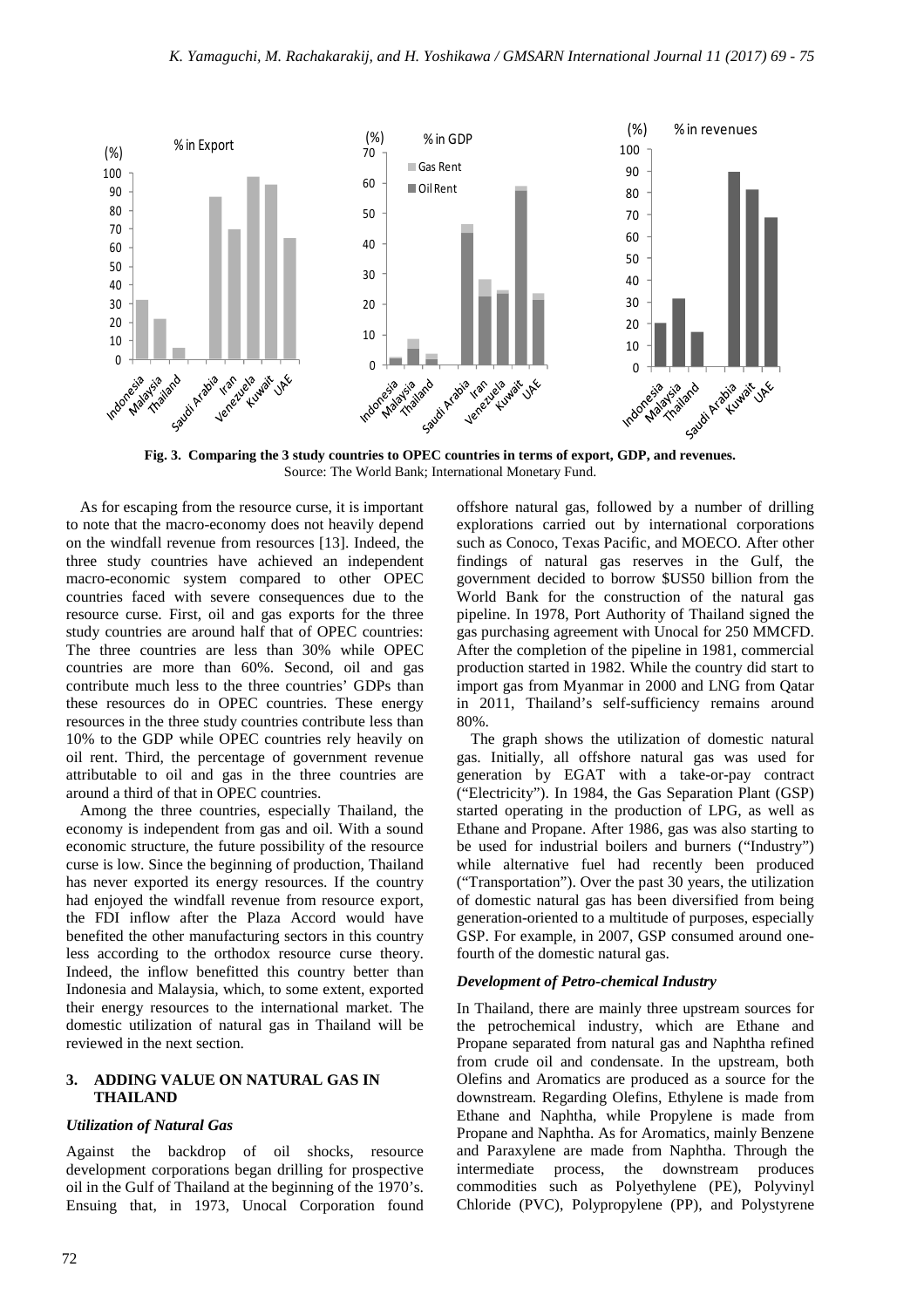(PS). While PE and PVC are made from Ethylene, PP is made from Propylene, and PS is made from Aromatics.

During the 1980's, the utilization for GSP was still limited, as the downstream industry did not exist. The downstream industry developed after 1989 when National Petrochemical Corporation (NPC) I (37.99% owned by PTT) started operating to produce Ethylene and Propylene using Ethane derived from natural gas. Because imported Naphtha was less expensive compared to the domestic Ethane, Naphtha cracker was mainly constructed in the 1990's to produce Benzene and Paraxylene, in addition to Olefins (Ethylene and Propylene). In the 2000's, Ethane cracker was again focused on by the increasing price of imported Naphtha. In this way, after the 1990's, basic products (Ethylene, Propylene, Benzene, and Paraxylene) started to be domestically produced and their various downstream commodities, such as PE, PC, PP, and PS began to be commercially produced.

The added value in "Petroleum Refinery and Products" has always been larger than that in the total added value in "Crude Oil and Natural Gas", and the gap has been steadily increasing after downstream development. With this increase of petrochemical industries, the ratio of its added value to the total added value in manufacturing has increased, reaching 16% in 1998. Though both the added value and the ratio have recently decreased due to

a competitive global market, the Thai petrochemical industry (Ethylene Derivative: 3.9 mil ton, Propylene Derivative: 2.3 mil ton) is much bigger than the other two resource countries: Indonesia (Ethylene Derivative: 1 mil ton, Propylene Derivative: 0.6 mil ton) and Malaysia (Ethylene Derivative: 1.4 mil ton, Propylene Derivative: 0.8 mil ton).



**Fig. 4. Utilizations of Domestic Natural Gas in Thailand.**  Source: Energy Policy and Planning Office, Thailand.

(1000t/y)



**Fig. 5. Production and Import of downstream chemicals according to year, amount, and origin.**  Source: The Heavy & Chemical Industries News Agency (1993; 1999)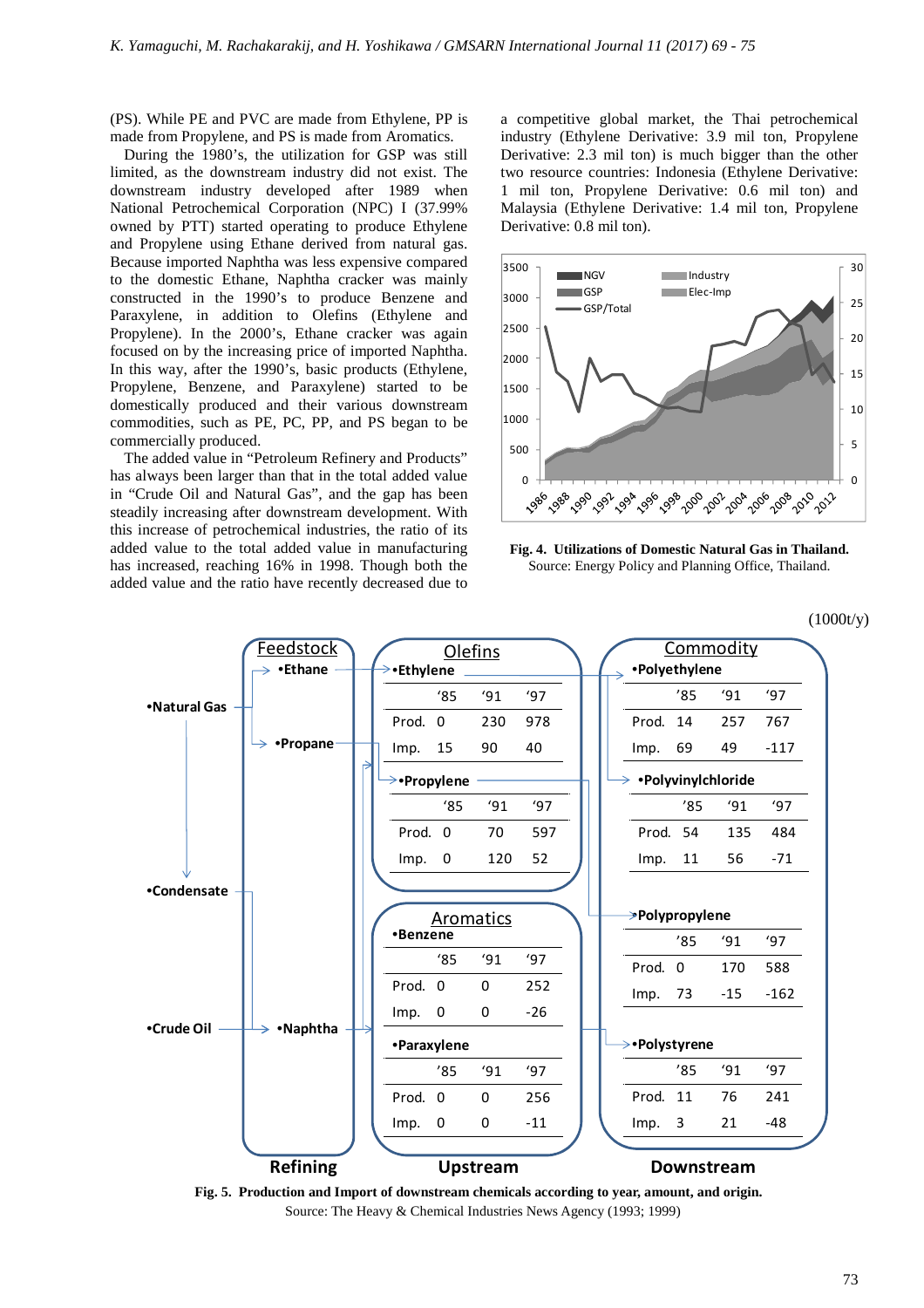



The economic development in the Rayong province has been more remarkable than the other regions in the country since 1980's. For example, from 1981 to 1986, the Gross Provincial Product (GPP) of Rayong was remarkable thanks to the development of the natural gas industry. After this initial industry began, the development of the petrochemical industry has sustained growth in the province resulting in the GPP of Rayong currently being the biggest in the country, surpassing Bangkok. In this way, the natural gas and related industries have benefited the local region outside Bangkok, which has contributed to the nation's concerns regarding inequality.

This value-adding process after GSP is mostly located near the Map Ta Phut area in the Rayong Province. The National Economic and Social Development Board (NESDB) developed the region under the 5th National Economic Social Development Plan (1982-1986). With assistance from international donors, such as the Japanese Official Development Assistance (ODA), especially after the Plaza Accord, basic infrastructure has been rapidly developed. In fact, the average portion targeting ESB in the total Japanese ODA from 1982 to 1993 accounts for approximately 20%, which was utilized for a deep-sea port, roads, railways, waterlines, and the GSP [14].

# **4. CONCLUSION**

Based on Thailand's experience in the previous section, three conclusions could be drawn regarding less developed countries considering utilizing their energy resources. First, Thailand controls the wealth from natural gas under the transparent contract with foreign resource companies. For example, PAT entered into the gas purchase agreement with UNOCAL, under which Thailand can control the way the natural gas is utilized. If this agreement had been one where the resource company had control, the natural gas could have been exported in accordance with soaring prices in the international market. Giving a disproportionate share of the resources' value to private foreign companies, the country might have been at risk of Dutch Disease.

 Thailand's approach provides a good lesson for Myanmar. For example, due to its low domestic demand, Myanmar started exporting gas to Thailand in 2000 and to China in 2013. Yet, since opening the country in 2011 as an official democracy, the domestic oil demand has risen. As these exports are under long-term take-or-pay contracts, the country cannot reclaim resource control over current reserves. Yet, regarding the coming reserve, the country needs to claim resource control against international resource companies, instead opting for a transparent contract as Thailand has.

Second, Thailand has efficiently added value to its natural gas industrial region with its long-term economic plan. At the initial phase of resource extraction, Thailand had no comparative advantage in the petro-chemical industry. For example, there was insufficient infrastructure in the Rayong province to meet its hopes of being one of the biggest industrial regions in ASEAN. Against this disadvantage, NESDB crafted the long-term ESB development plan, which attracted the Japanese ODA after the Plaza Accord, to develop the needed infrastructure. Based on this development, the Thai petro-chemical industry was succeeded from upstream to downstream after the 1990's.

 It is difficult to realize comparative advantages in the long run. For example, this challenge can be observed in Vietnam, a country producing and exporting crude oil since 1986. While the domestic demand of petrochemical products has increased, especially after enrolment in the World Trade Organization, the required investment for the value-adding process has been delayed. In 2009, Vietnam finally began operation of its oil refinery at Dung Quat, which produces far less than the domestic demand. Currently still exporting crude oil, the country imports petrochemical products, only worsening the